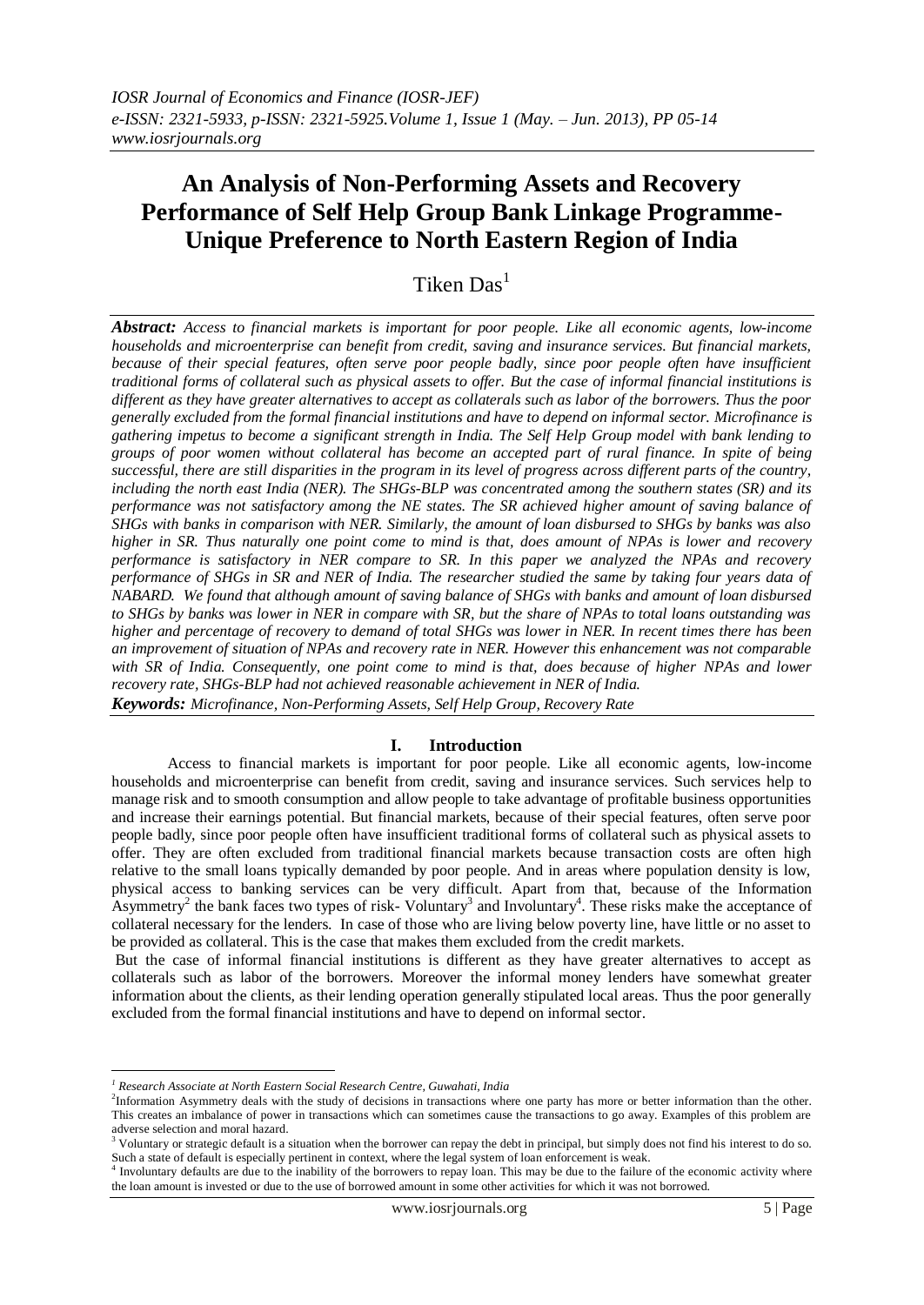In India, since the early national plans, successive governments have emphasized the link between improving access to finance and reducing poverty. The need to improve financial access for India's poor motivated the establishment of a vast network of rural cooperative credit banks in the 1950s, followed by a drive to nationalize commercial banks, launched in 1969. This created thousands of new bank branches in rural areas across the country. In 1980 subsidized credit programs were attempted, notable examples being the Integrated Rural Development Programme<sup>5</sup> (IRDP) in India. For IRDP, repayment rates fell below 60% in 1989 and came down to just 31% by 2001. The 1990s saw the partial deregulation of interest rates, increased competition in the banking sector and new microfinance approaches that combine the safety and reliability of formal finance with the convenience and flexibility of informal finance.

Access to finance for the rural poor has improved somewhat over the past decades. But the vast majority of India's rural poor still do not have access to either formal finance or microfinance. According to Rural Finance Access Survey (2003), 70 percent of marginal/landless farmers do not have a bank account; 87 percent have no access to credit from a formal source. As a result, they are forced to rely on informal finance, mainly from moneylenders who charge exorbitant rates of interest.

In light of the inefficiencies that characterized India's rural finance markets and the relative lack of success of formal rural finance institutions in delivering finance to the poor, Non-Governmental Organizations (NGOs), financial institutions, and government have made efforts, in partnership, to develop new financial delivery approaches. These approaches or "microfinance" programs have been designed to overcome some of the risks and costs associated with formal financing, and also to overcome the tyranny of collateral. They involve providing thrift, credit, and other financial services and products of very small amounts to the poor, with the aim of raising income levels and improving living standards. One approach to microfinance that has gained prominence in recent years is the Self-Help Groups- Bank Linkage Programmme (SHGs-BLP). Over the last ten years, SHGs-BLP has become the dominant mode of microfinance in India, and has been successful in encouraging momentous savings and high repayment rates.

Despite of being successful, there are still disparities in the programme in its level of progress across different regions particularly between North Eastern Region<sup>6</sup> (NER) and Southern Region<sup>7</sup> (SR) of the country. The program remains concentrated in the southern states of India. The SHGs-BLP has been operating in India since 1992-93, but has gained momentum only since 1997-1998. Right from the inception, the program has been a major success in south India (Bansal, 2003). The SHGs-BLP since its beginning has been predominant in certain states, showing spatial preferences especially for the southern region- Andhra Pradesh, Tamil Nadu, Kerala and Karnataka (Fouillet & Augsburg, March 2007). The southern region accounts for 65 % of the SHGs linked and over 75 % of the amount disbursed (Basu & Srivastava, June, 2005). With 48% of the SHGs linked to the bank from the southern region only, among the six regions<sup>8</sup> comprising the entire country (Datta, July 2009). In contrast, the NER accounts for 0.6 % of the SHGs and 0.3 % of the amount.

### **II. The NABARD Sponsored Self Help Group-Bank Linkage Model**

Due to the failure of the earlier attempts to provide subsidized credit to the rural people through the formal financial institutions effectively made it necessary to search an alternative method to provide credit to this section of population. National Bank for Agriculture and Rural Development (NABARD) made an investigation in the latter part of 1980s and it found that in past the poor tended to come together in a varity of informal ways for pooling their savings and dispending small and unsecured loans at varying cost to the group members on the basis of needs (Thorat, 2006). Not only in India in some other countries also were such groups existed. At the time of financial reform several NGOs were working in some parts of the country to organize the poor people in this way. These organizations of the poor people were popularly known as Self Help Groups (SHGs).

The first official interest in informal group lending in India took shape in 1986-87 when NABARD supported and financed an Action Research Project as " Savings and Credit Managements of SHGs" of Mysore Resettlement and Development Agency (MYRADA). In 1988-89, NABARD undertook a survey of 43 NGOs spread over 11 states in India to study the functioning of the SHGs and possibilities of collaboration between banks and SHGs in the mobilization of rural savings and improving delivery of credit to the poor (Dasgupta,

**EXECUTE:** IRDP launched on October  $2^{nd}$ , 1980 all over the country. The objective of IRDP is to enable identified rural poor families to cross the poverty line by providing productive assets and inputs to the target groups. The assets which could be in primary, secondary or tertiary sector are provided through financial assistance in the form of subsidy by the government and term credit advanced by financial institutions. The scheme is merged with another scheme named Swarnajayanti Gram Swarojagar Yojana since 1999.

 $6$  Northeast India refers to the eastern most region of India consisting of the contiguous eight sister states. The eight sister states are Assam, Meghalaya, Mizoram, Nagaland, Manipur, Tripura, Sikkim and Arunachal Pradesh.<br><sup>7</sup> Southern India is the area anonymessing India's states of Andhra Pradesh. Karn

Southern India is the area encompassing India's states of Andhra Pradesh, Karnataka, Kerala, Tamil Nadu and Pondicherry (NABARD, 2008-09).

<sup>&</sup>lt;sup>8</sup> Six regions namely-Northern Region, North Eastern Region, Eastern Region, Western Region, Central Region and Southern Region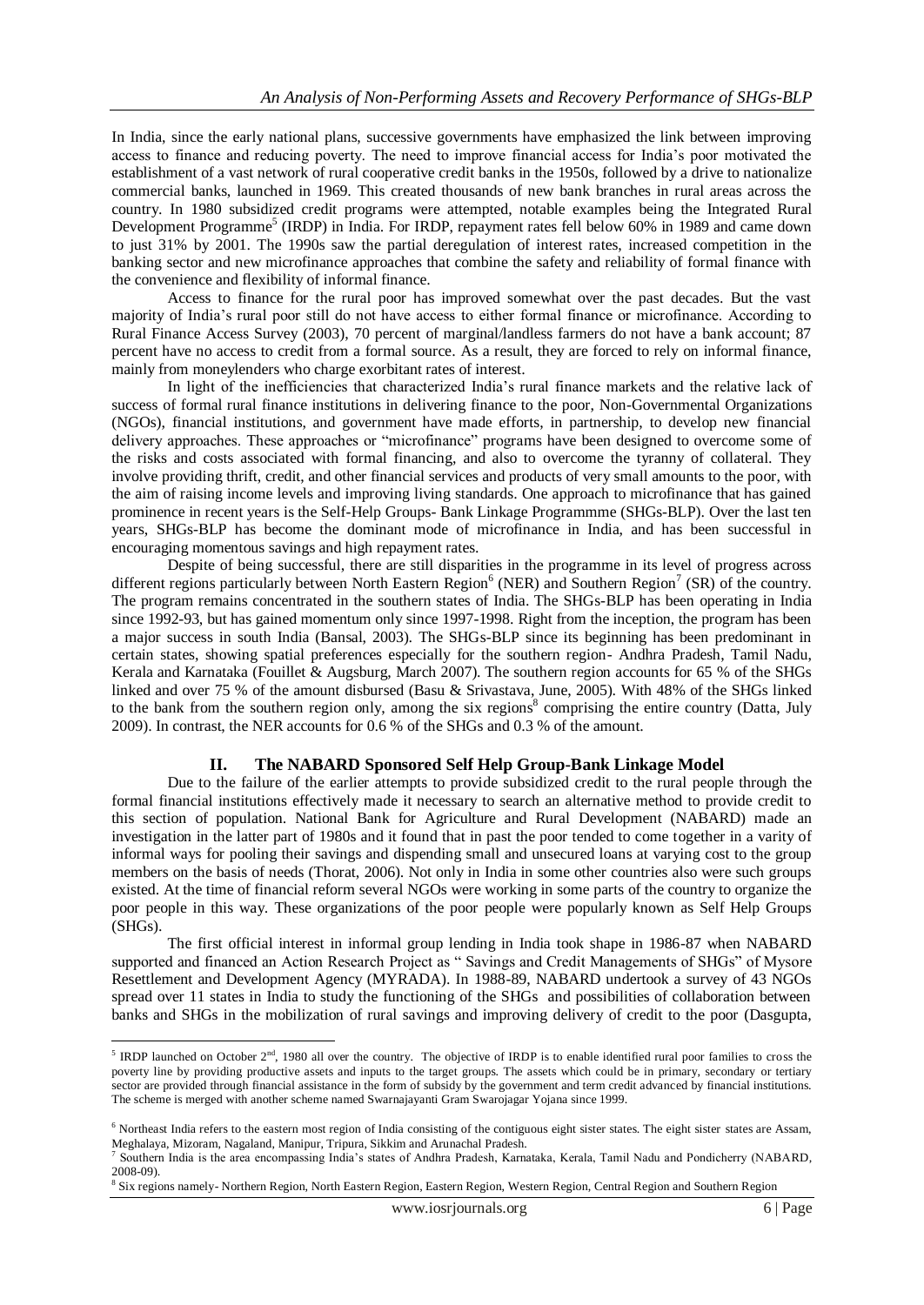2001). Encouraged by survey results, NABARD impressed upon the Reserve Bank of India (RBI) to come out with a circular on July 24, 1991 advising the commercial banks to extend credit to the SHGs under the pilot project of NABARD (Dasqupta,2001). Under this pilot project, NABARD put the objective to link 500 SHGs to banks by 1991-92. In addition to the commercial banks, the project was also extended to the Regional Rural Banks (RRBs) in 1993. In this way, the SHGs in India were linked to the formal financial institutions for the first time (Dasgupta, 2001).

To formalize the mechanism further the RBI set up a Working Group in November 1994 to review the functioning of NGOs and SHGs and make suitable recommendations for expanding their activities and deepening their role in rural sector. The Working Group came up with the recommendation that the linkage programme should be encouraged more as it provides easier savings and credit facilities and has the potential of achieving 100 % repayment rate. Accepting the recommendation of Working Group in April, 1996, the RBI issued instructions to the commercial banks that they should consider SHGs functioning as a main stream activity under their priority sector lending portfolio (Satish, 2005).

### **III. Advancement Under Self Help Group- Bank Linkage Programme In Recent Times**

The initiative of 1992 to make the traditional and formal banks to extend financial services to deprived sections through informal SHGs, has now blossomed into a "monolith" micro finance initiative. It has been acknowledged as decentralized, cost effective and fastest growing microfinance in the world, enabling over 103 million poor household's access to a variety of sustainable financial services from the banking system by becoming members of nearly 8 million SHGs. The linkage with banks has provided the members of the groups the facility of not only pooling their thrift/savings and access to credit from the banking system, but also created a platform through which they could launch a number of livelihood initiatives and also facilitate the empowerment process.

In this section we analyzed the performance of SHGs-BLP by taking SHGs saving with banks, loan disbursed to SHGs and loans outstanding against SHGs. Apart from that we presented a graphical analysis of saving balance, loan disbursed and loan outstanding.

Under the SHGs-BLP, as on 31<sup>st</sup> March, 2012 over 103 million rural households have now access to regular savings through 7.96 million SHGs linked to banks. About 27% of these SHGs are savings linked through the Swarnajayanti Gram Swarozgar Yojana (SGSY) programme- the rural poverty alleviation programme of the government of India where predominantly households below the poverty line are admitted as members.

| <b>Particulars</b>                           |                                   | 2009-10                                |                        | 2010-11                              |                        | 2011-12                              |                           |
|----------------------------------------------|-----------------------------------|----------------------------------------|------------------------|--------------------------------------|------------------------|--------------------------------------|---------------------------|
|                                              |                                   | No. of SHGs                            | Amount                 | No. of SHGs                          | Amount                 | No. of SHGs                          | Amount                    |
| <b>SHG Saving</b><br>with Banks as           | <b>Total SHGs</b>                 | 69.53<br>$(13.6\%)$                    | 6198.71<br>$(11.8\%)$  | 74.62 (7.3%)                         | 7016.30<br>$(13.2\%)$  | 79.60 (6.7%)                         | $6551.41$ (-<br>$6.7\%$ ) |
| on 31 <sup>st</sup> March                    | Of which<br><b>SGSY</b><br>Groups | 16.94<br>(12.5%)                       | $1292.62$ (-<br>17.3%) | 20.23 (19.4%)                        | 1817.12<br>$(40.6\%)$  | $21.23(5.0\%)$                       | $1395.25$ (-<br>$23.2\%)$ |
|                                              | % of SGSY<br>Groups to<br>Total   | 24.4                                   | 20.9                   | 27.1                                 | 25.9                   | 26.7                                 | 21.3                      |
| <b>Loans Disbursed</b><br>to SHGs during     | <b>Total SHGs</b>                 | 15.87<br>$\left( -\right)$<br>$1.4\%)$ | 14453.3<br>$(17.9\%)$  | 11.96<br>$\left( -\right)$<br>24.6%) | 14547.73<br>$(0.01\%)$ | 11.48<br>$\overline{(-)}$<br>$4\%$ ) | 16534.77<br>(13.7%)       |
| the year                                     | Of which<br><b>SGSY</b><br>Groups | $2.67(1.0\%)$                          | 2198 (9.1%)            | 2.41<br>$\left($ -<br>$9.9\%$ )      | 2480.37<br>$(12.8\%)$  | 2.10<br>$\left( -\right)$<br>12.9%)  | 2643.56<br>$(6.6\%)$      |
|                                              | % of SGSY<br>Groups to<br>Total   | 16.9                                   | 15.2                   | 20.1                                 | 17.0                   | 18.3                                 | 16.0                      |
| <b>Loans</b><br><b>Outstanding</b>           | <b>Total SHGs</b>                 | 48.51<br>$(14.8\%)$                    | 28038.28<br>$(23.6\%)$ | 47.87<br>$\left($ -<br>$1.3%$ )      | 31221.17<br>$(11.4\%)$ | 43.54<br>$\left($ -<br>$9.0\%$ )     | 36340.00<br>$(16.4\%)$    |
| against SHGs as<br>on 31 <sup>st</sup> March | Of which<br><b>SGSY</b><br>Groups | 12.45<br>(27.5%)                       | 6251.08<br>$(6.6\%)$   | $12.86(3.4\%)$                       | 7829.39<br>(25.2)      | 12.16<br>$\left($ –<br>5.4)          | 8054.83<br>$(2.9\%)$      |
|                                              | % of SGSY<br>Groups to<br>Total   | 25.7                                   | 22.3                   | 26.9                                 | 25.1                   | 27.9                                 | 22.2                      |

Table-1.1: Overall Progress under SHG-Bank Linkage for last 3 years (Amount Rs in crore/Number in lakh)

Source: Status of Microfinance Programme in India, 2011-2012, NABARD; data's are edited by author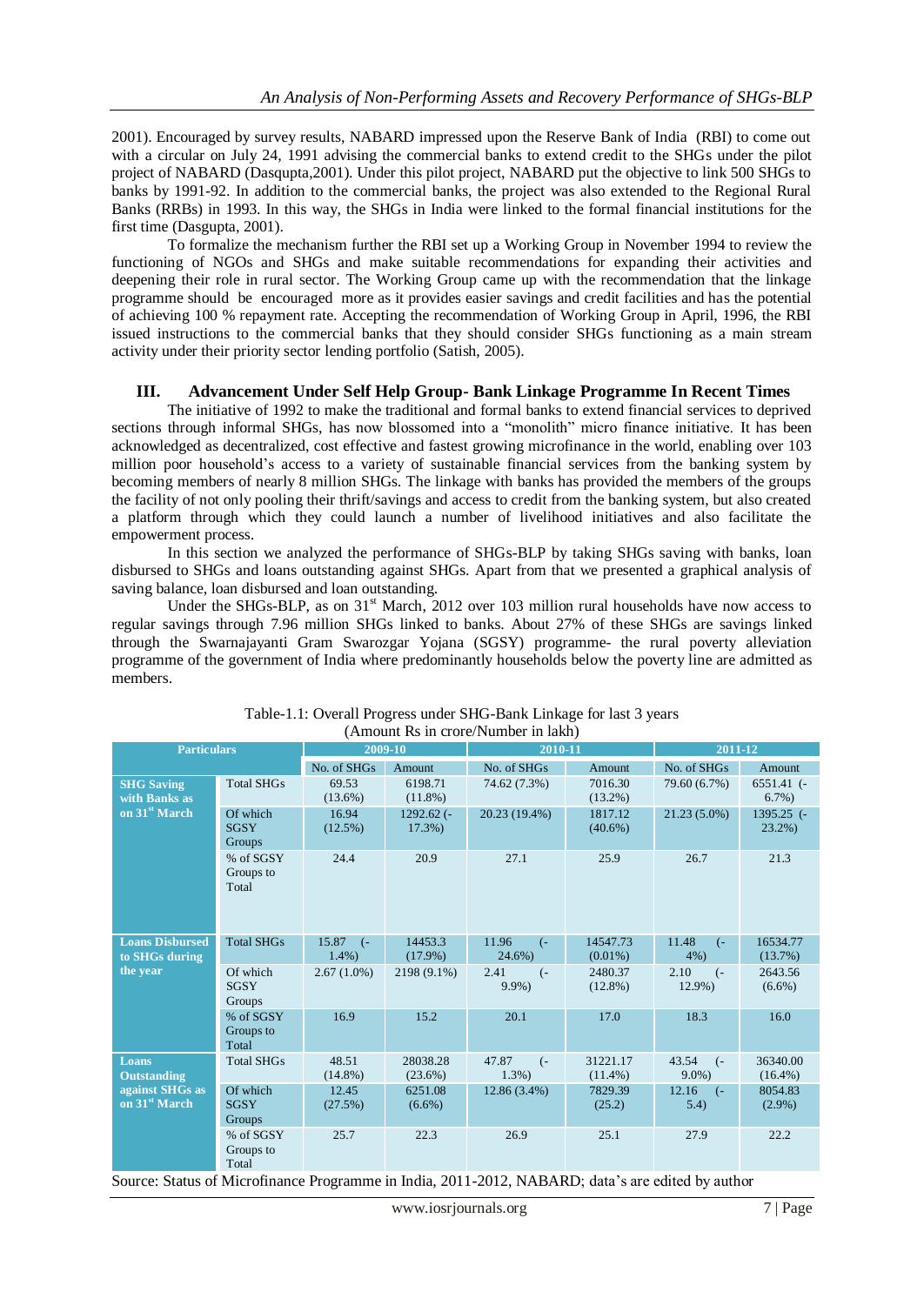As on  $31<sup>st</sup>$  March, 2012 there has been a decline in the amount of saving balance with banks to the extent of 6.7% as compared to the previous year although the number of SHGs saving linked has shown a growth of 6.7% during the year. This decline is almost entirely attributable to the groups formed under SGSY where the decline was to the extent of 23.2%. The number of saving linked SHGs now stands at 7.96 million with a membership of over 103 million poor households. While bulk of these savings is used for internal lending within the group, the balance is maintained in the savings accounts with the financing banks.

Further, over 4.36 million SHGs have now access to direct credit facilities from the banks and the total bank loans outstanding against these groups is over Rs 36340 crore as on 31 March 2012 i.e. an average of Rs 83500 per group. About 1.15 million SHGs were extended fresh loans to the extent of Rs 16535 crore during 2011-12 by all banks averaging Rs 1.44 lakh per group. Although fresh lending to SHGs during the year 2011- 12 showed an increase of 13.7% over last year, the steady decline in the number of SHGs being extended fresh loans by banks for the last three years is a matter of concern. Number of SHGs having outstanding loans with banks is also showing a decline partly due to the continued decline in the number of SHGs being extended fresh loans by banks for the last three years. While the quantum of fresh loans issued to SHGs by banks rose by 13.7% during the year 2011-12 to Rs 16535 crore (to 11.48 lakh SHGs) as against Rs 14548 crore disbursed last year (to 11.96 lakh SHGs), the number of SHGs obtaining fresh loans from banks during the year declined by 4%. What causes more concern is the fact that the number has been declining during the last three years, though the rate of decline has come down from nearly 24% last year to 4% this year. The number of SHGs having loans outstanding against them from banks declined by 9% during the year to 43.54 lakh as against 47.87 lakh last year although the quantum of loans outstanding increased to Rs 36340 crore (16.4% increase over last year). Partly the decline can be attributed to the continued decline in the number of SHGs being extended fresh loans by banks over the last three years.

Fig. 1 shows a graphical presentation of the savings, fresh loans and the loan outstanding of SHGs with banks for the last four years.



Fig.1 SHGs as on 31.3.2012- Saving and Credit (Amount in crore rupees)



### **IV. REGION-WISE PERCEPTION OF SHGs-BLP IN INDIA**

In the preceding segment we showed progress under SHGs-BLP in different time periods. We showed that the SHGs-BLP had achieved enormous success in recent times. But the problem arises, about the uneven spread of SHGs-BLP among the six regions of India. The microfinance programme is skewed in favor of the southern states, particularly Andhra Pradesh. In 2005, this state alone accounts for 39% of the total linkage, while the northern and NER together account for only 5% of the total programme. This imbalance is an issue that requires attention.

Umdor (2010) said there is a need to review the performance of SHGs-BLP in the NER, identify factors that impede its progress and take corrective measures to improve its performance throughout the entire region. In this section we analyzed the uneven spread of SHGs-BLP in recent period among six regions of India, and particularly between southern and north eastern region of India. The paper analyzed uneven performance of SHGs-BLP by taking three variables namely- region-wise saving balance per SHGs with banks,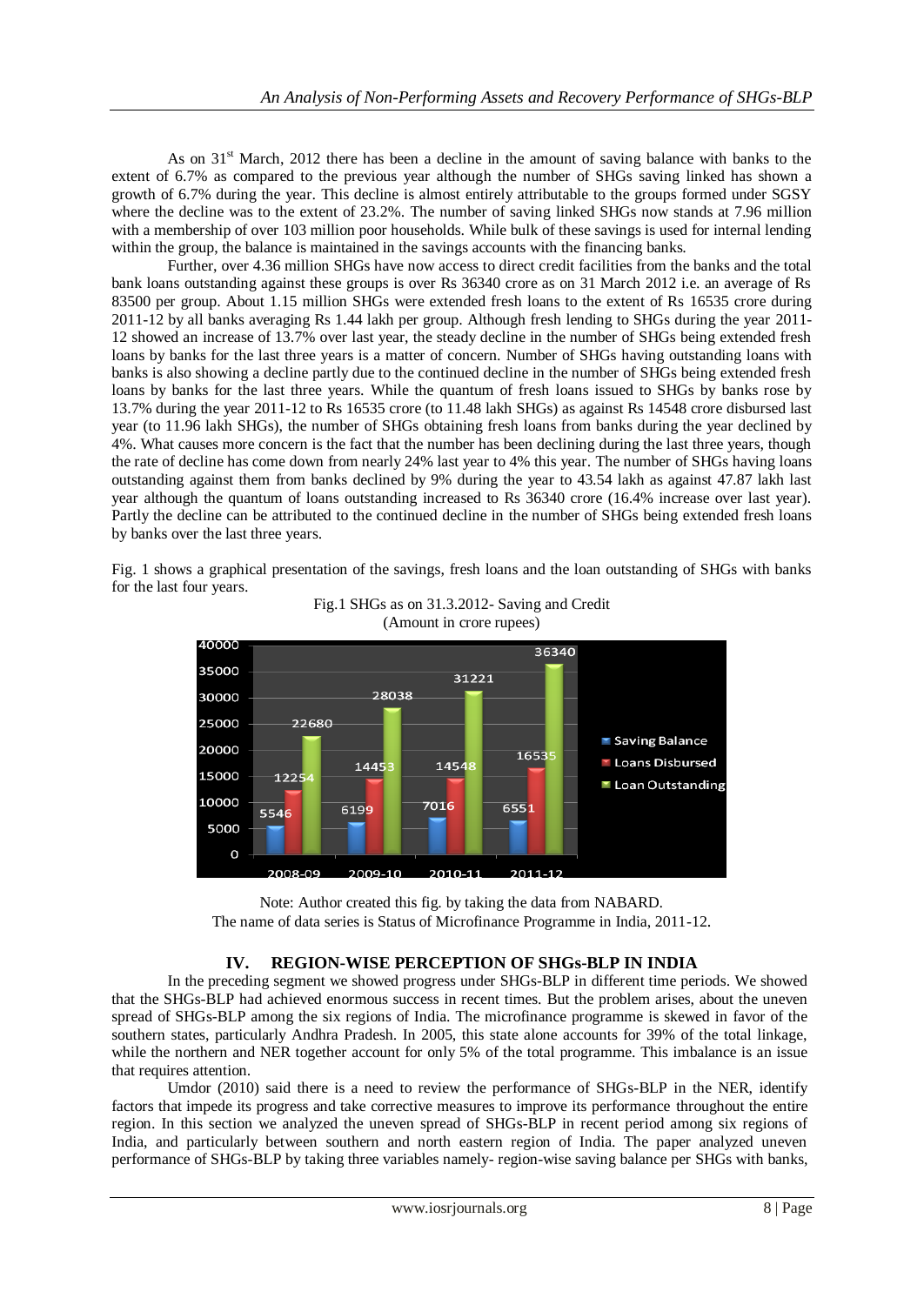region-wise bank loan per SHGs and region-wise proportion of credit linked SHGs. The researcher showed the uneven pattern of SHGs-BLP by putting the data set in bar diagram and pie chart.

The SHGs savings with banks as on 31<sup>st</sup> March 2012 stood at Rs 6551.4 crore. Among the major states, Karnataka SHGs maintain the highest saving balance of over Rs 16000 per SHGs followed by Punjab of nearly Rs 12500 per SHGs. Among the regions, SR is highest at Rs 10080 per SHGs and northern region recorded the lowest balance of Rs 4159 per SHGs. Commercial banks account for 58% of the savings account maintained by SHGs and RRBs 27% and cooperative banks the remaining 15%.



Fig. 2 Region-Wise Saving Balance per SHGs with Banks (2011-12) (Amount in Rupees)

Note: Author created this fig. by taking the data from NABARD. The name of data series is Status of Microfinance Programme in India, 2011-12.

Furthermore, the average size of fresh loans extended ranged from Rs 1.8 lakh per SHGs in the SR (Rs 1.5 lakh last year) to Rs 0.75 lakh in western region (the lowest average was Rs 0.65 lakh for eastern region) as on  $31<sup>st</sup>$ March 2012. The figure was Rs 0.88 lakh for NER. The average loan size across the region was Rs 1.44 lakh per SHGs. Among the financial banks, commercial banks and RRBs extended loan of Rs 1.65 lakh on an average per SHGs while cooperative banks lent Rs 0.65 lakh only per SHGs.



Fig. 3 Region-Wise Bank Loan per SHGs (2011-12) (Amount in Rupees)

Note: Author created this fig. by taking the data from NABARD.

The name of data series is Status of Microfinance Programme in India, 2011-12.

Moreover, during the same time period, among the total number of credit linked SHGs, only 4% was located in NER. While in SR share of credit linked SHGs was 54%, followed by eastern region (22%). In addition, among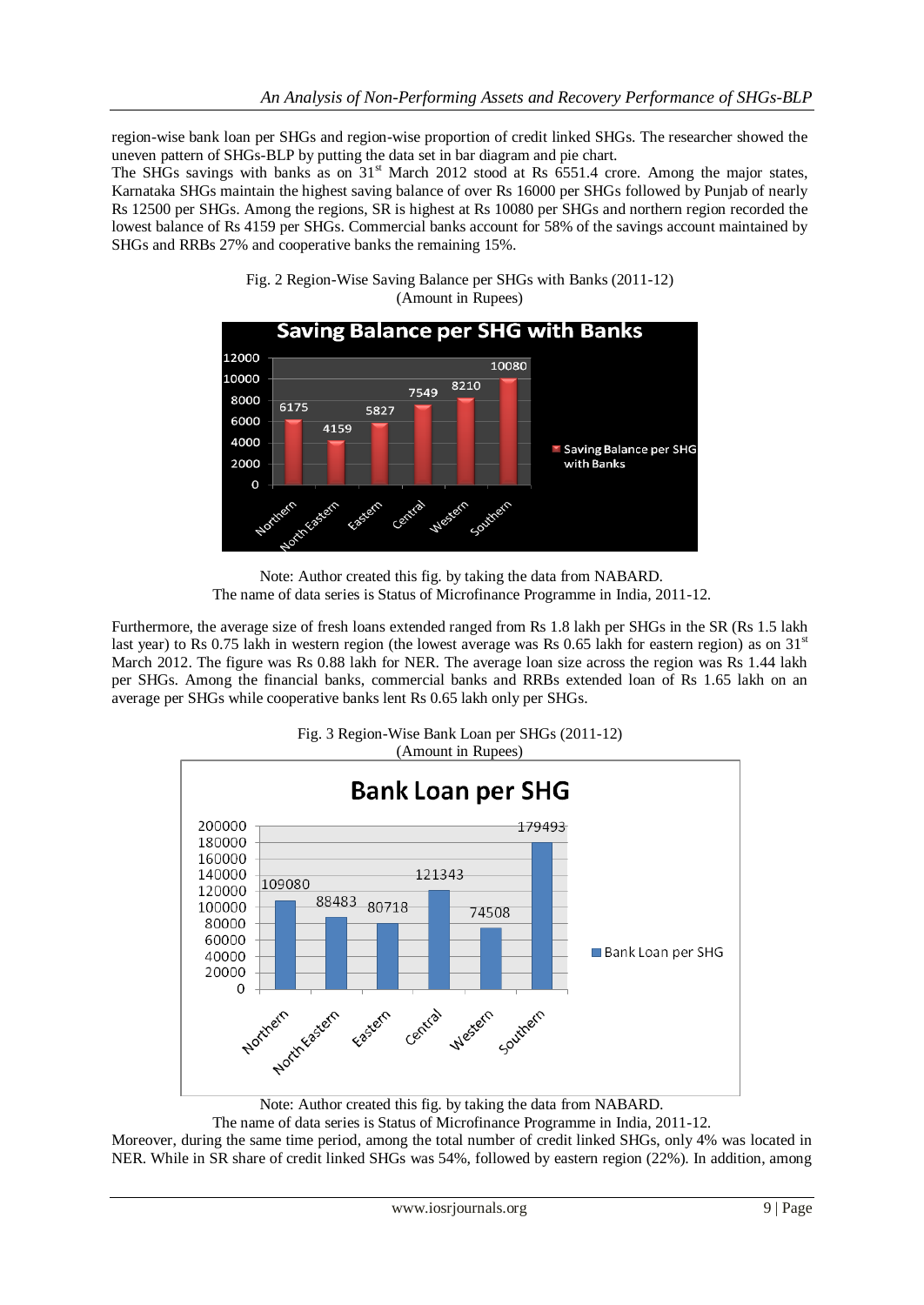the total number of credit linked SHGs, 60% was in commercial bank, 30% was in RRBs and the remaining 10% was in cooperative bank.



Note: Author created this fig. by taking the data from NABARD. The name of data series is Status of Microfinance Programme in India, 2011-12.

In this section we analyzed the unequal spread of SHGs-BLP among the six regions of India, and particularly between the SR and NER of India. We found that the SHGs-BLP was concentrated among the southern states and its performance was not satisfactory among the north eastern states. At this instant the question arises about the Non-Performing Assets<sup>9</sup> (NPAs) of SHGs against bank loan and percentage of recovery to demand of total SHGs. Does the NPAs of SHGs against bank loan is higher and percentage of recovery to demand of total SHGs is lower in NER in comparison to SR. In next part we analyzed the NPAs and recovery position of SHGs in southern and NER of India.

### **V. An Analysis Of NPAs And Recovery Performance Of SHGs In Southern And North Eastern Region Of India**

In the previous section we found that, southern region achieved higher amount of saving balance of SHGs with banks in comparison with north eastern region. Similarly, the amount of loan disbursed to SHGs by banks was also higher in southern region. Thus naturally one point come to mind is that, does amount of NPAs is lower and recovery performance is satisfactory in north eastern region compare to southern region. In this section we analyzed the NPAs and recovery performance of SHGs in southern and north eastern region of India. The researcher studies the same by taking four years data of NABARD.

The increase in NPAs against loans to SHGs continued to go up during the current year as well. In absolute terms, the gross NPAs against loans to SHGs increased from Rs 1474 crore at the end of March 2011 to Rs 2213 crore by March 2012. In percentage terms it increased from 4.72% last year to 6.09% during the current year. It was only 2.9% during 2009-10. This is a matter of concern for the microfinance sector and the causes for the declining performance of recovery should be analyzed. The total gross NPAs against loans to SHGs stood at Rs 2212.74 crore as on 31.03.2012 against the total outstanding loan of Rs 36340 crore.

During the period 2007-08 and 2008-09 in NER, the total public sector commercial bank loans outstanding against SHGs was Rs 17153.64 and Rs 24868.57 lakh respectively, and from that, portion of NPAs was around 10%. During these periods the percentage of recovery to demand of total SHGs was 49.35% and 60.63% respectively. But during the year 2011-12, the total public sector commercial bank loans outstanding against SHGs increases to Rs 44711.86 lakh and proportion of NPAs decreases to 6.88%. During the same time period, the recovery performance was somewhat increases to 71.97%.

The participation of private sector commercial bank was bare minimum in north eastern microfinance programmes. Throughout the period 2011-12, only two private sector commercial banks namely Axis bank and HDFC was engaged in north eastern microfinance programmes.

Likewise, for the period of the period 2007-08 and 2008-09 in NER, the total Regional Rural bank loans outstanding against SHGs was Rs 1762.60 and Rs 15237.77 lakh respectively, and from that, portion of

1

<sup>9</sup> Non-Performing Assets (NPAs) means an asset or account of a borrower, which has been classified by a bank, or financial institution as substandard, doubtful or loss asset, in accordance with the direction and guidelines relating to asset classifications issued by the Reserve Bank of India.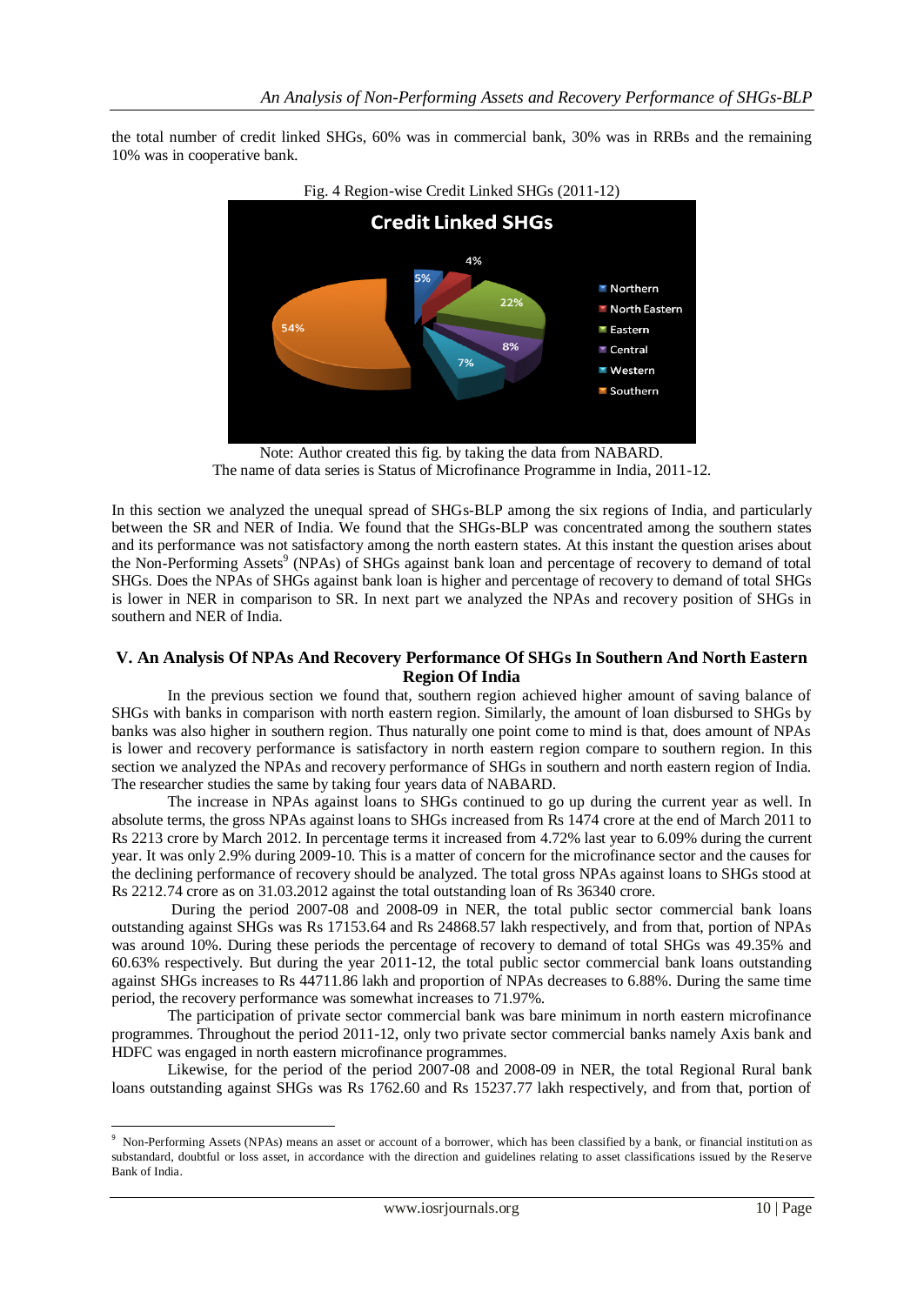NPAs was around 6%. During these periods the percentage of recovery to demand of total SHGs was 78.06% and 65.14% respectively. But during the year 2011-12, the total Regional Rural bank loans outstanding against SHGs increases to Rs 46442.27 lakh and proportion of NPAs decreases to 2.98%. During the same time period, the recovery performance was somewhat decreases to 53.5%.

| Table 1.2. The As against Dain Louis to serve and Recovery Ferrormance of Directific (ype of Dain, in Forth |                                                    |                                         |                          |                                       |          |  |
|-------------------------------------------------------------------------------------------------------------|----------------------------------------------------|-----------------------------------------|--------------------------|---------------------------------------|----------|--|
| Eastern Region of India for Four Different Time Period (Amount Rs Lakh)                                     |                                                    |                                         |                          |                                       |          |  |
| <b>Type of</b><br><b>Bank</b>                                                                               |                                                    | % of recovery to<br>demand of total     |                          |                                       |          |  |
| Public Sector<br>Commercial<br>Bank                                                                         | Year                                               | Total loans outstanding<br>against SHGs | Amount of<br><b>NPAs</b> | NPA as % age<br>to total loans<br>O/S | SHGs (%) |  |
|                                                                                                             | 2007-2008                                          | 17153.64                                | 1714.73                  | 10.0                                  | 49.35    |  |
|                                                                                                             | 2008-2009                                          | 24868.57                                | 2633.96                  | 10.59                                 | 60.63    |  |
|                                                                                                             | 2009-2010                                          | 38823.85                                | 2458.18                  | 6.33                                  | 68.43    |  |
|                                                                                                             | 2011-2012                                          | 44711.86                                | 3074.01                  | 6.88                                  | 71.97    |  |
| Private                                                                                                     | NPAs of SHGs against Bank Loan<br>% of recovery to |                                         |                          |                                       |          |  |

Amount of NPAs

Amount of NPAs

Amount of NPAs

2007-2008 --- --- --- ---

2009-2010 2.25 NA NA --- $2011-2012$  2.90 0.00 0.00 ---

2007-2008 1762.60 110.32 6.26 78.06 2008-2009 15237.77 910.07 6.0 65.14 2009-2010 22853.97 940.66 4.12 75.71 2011-2012 46442.27 1385.34 2.98 53.5

2007-2008 458.31 14.80 3.2 67.8 2008-2009 4239.62 231.01 5.4 62.83<br>2009-2010 5667.72 314.49 5.55 54.74 2009-2010 5667.72 314.49 5.55 54.74

Total loans outstanding

Total loans outstanding

Total loans outstanding

2008-2009 0.19 0.00 0.00 0.0

against SHGs

against SHGs

against SHGs

Sector Commercial Bank

Regional Rural Bank

**Cooperative** Bank

Year

Year

Year

| Table- 1.2: NPAs against Bank Loans to SHGs and Recovery Performance of Different type of Bank in North |  |  |
|---------------------------------------------------------------------------------------------------------|--|--|
| Eastern Region of India for Four Different Time Period (Amount Rs Lakh)                                 |  |  |

|                             | $2011 - 2012$ | 8169.80                                                                                            | 673.97 | 8.25 | 85.2 |
|-----------------------------|---------------|----------------------------------------------------------------------------------------------------|--------|------|------|
|                             |               | Source: Status of Microfinance Programme in India for 2007-08, 2008-09, 2009-10 & 2011-12, NABARD; |        |      |      |
| data's are edited by author |               |                                                                                                    |        |      |      |

Similarly, through the period of 2007-08 and 2008-09 in NER, the total cooperative bank loans outstanding against SHGs was Rs 458.31 and Rs 4239.62 lakh respectively, and from that, portion of NPAs was 3.2% and 5.4%. During these periods the percentage of recovery to demand of total SHGs was 67.8% and 62.83% respectively. However during the year 2011-12, the total cooperative bank loans outstanding against SHGs increases to Rs 8169.80 lakh and proportion of NPAs increases to 8.25 %. During the same time period, the recovery performance was to some extent decreases to 85.2%.

For the duration of period 2007-08 and 2008-09 in SR, the total public sector commercial bank loans outstanding against SHGs was Rs 635786.66 lakh and Rs 1037907.35 lakh respectively, and from that, portion of NPAs was only 1.6% and 1.1%. During these periods the percentage of recovery to demand of total SHGs was 93.63% and 91.97% respectively. Nevertheless during the year 2011-12, the total public sector commercial bank loans outstanding against SHGs increases to Rs 137019.02 lakh and proportion of NPAs increases to 5.11%. During the same time period, the recovery performance was somewhat declines to 86.22%.

The participation of private sector commercial bank was adequate in SR microfinance programmes. Throughout the period of 2007-08 and 2008-09 in SR, the total private sector commercial bank loans against SHGs were Rs 31333.52 lakh and Rs 126004.30 lakh respectively. In that period magnitude of NPAs was 0.3% and 0.1% respectively. For the same time period the recovery rate was around 98%. Besides, during the year 2011-12, the private sector commercial bank loans outstanding against SHGs increases to Rs 137019.02 lakh, and magnitude of NPAs was 5.31%. At the same time recovery rate was declines to 86.61%.

demand of total SHGs

demand of total SHGs

demand of total SHGs

(%)

(%)

(%)

NPA as % age to total loans O/S

NPA as % age to total loans  $O/S$ 

NPA as % age to total loans  $O/S$ 

NPAs of SHGs against Bank Loan % of recovery to

NPAs of SHGs against Bank Loan % of recovery to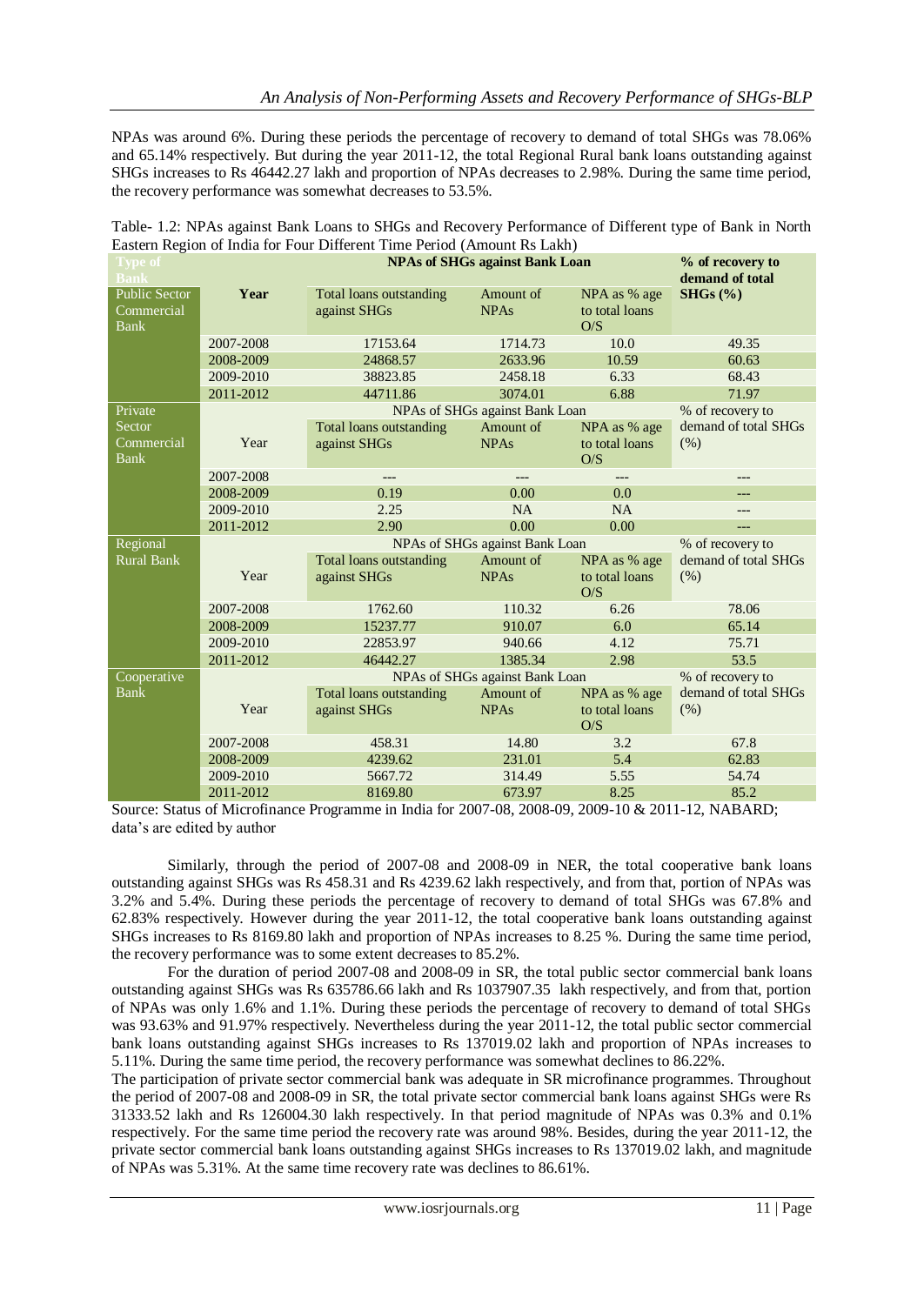|                       |           | Southern Region of maia for Four Different Time Period (Amount RS Lakh) |                                |                       |                      |  |
|-----------------------|-----------|-------------------------------------------------------------------------|--------------------------------|-----------------------|----------------------|--|
| <b>Type of Bank</b>   |           | <b>NPAs of SHGs against Bank Loan</b>                                   |                                |                       | % of recovery to     |  |
| Public                |           | Total loans outstanding                                                 | Amount of                      | NPA as % age          | demand of total SHGs |  |
| Sector                | Year      | against SHGs                                                            | <b>NPAs</b>                    | to total loans        | (%)                  |  |
| Commercial            |           |                                                                         |                                | O/S                   |                      |  |
| <b>Bank</b>           | 2007-2008 | 635786.66                                                               | 10202.24                       | 1.6                   | 93.63                |  |
|                       | 2008-2009 | 1037907.35                                                              | 11859.91                       | 1.1                   | 91.97                |  |
|                       | 2009-2010 | 1390014.94                                                              | 27107.24                       | 1.95                  | 89.64                |  |
|                       | 2011-2012 | 1764511.47                                                              | 90094.41                       | 5.11                  | 86.22                |  |
| <b>Private Sector</b> |           |                                                                         | NPAs of SHGs against Bank Loan |                       | % of recovery to     |  |
| Commercial            |           | Total loans outstanding                                                 | Amount of                      | NPA as % age          | demand of total SHGs |  |
| <b>Bank</b>           | Year      | against SHGs                                                            | <b>NPAs</b>                    | to total loans<br>O/S | (% )                 |  |
|                       | 2007-2008 | 31333.52                                                                | 32.96                          | 0.1                   | 98.01                |  |
|                       | 2008-2009 | 126004.30                                                               | 329.76                         | 0.3                   | 98.24                |  |
|                       | 2009-2010 | 39008.01                                                                | 1662.41                        | 4.26                  | 95.24                |  |
|                       | 2011-2012 | 137019.02                                                               | 7272.37                        | 5.31                  | 86.61                |  |
| Regional              |           | % of recovery to                                                        |                                |                       |                      |  |
| <b>Rural Bank</b>     |           | Total loans outstanding                                                 | Amount of                      | NPA as % age          | demand of total SHGs |  |
|                       | Year      | against SHGs                                                            | <b>NPAs</b>                    | to total loans<br>O/S | (% )                 |  |
|                       | 2007-2008 | 252879.31                                                               | 3023.72                        | 1.20                  | 92.93                |  |
|                       | 2008-2009 | 217504.24                                                               | 4764.37                        | 2.2                   | 90.29                |  |
|                       | 2009-2010 | 374464.01                                                               | 4779.40                        | 1.28                  | 92.48                |  |
|                       | 2011-2012 | 520617.75                                                               | 23849.78                       | 4.58                  | 92.85                |  |
| Cooperative           |           |                                                                         | NPAs of SHGs against Bank Loan |                       | % of recovery to     |  |
| <b>Bank</b>           |           | Total loans outstanding                                                 | Amount of                      | NPA as % age          | demand of total SHGs |  |
|                       | Year      | against SHGs                                                            | <b>NPAs</b>                    | to total loans<br>O/S | (% )                 |  |
|                       | 2007-2008 | 46262.78                                                                | 2272.69                        | 4.9                   | 85.50                |  |
|                       | 2008-2009 | 56637.53                                                                | 3398.93                        | 6.0                   | 88.33                |  |
|                       |           |                                                                         |                                |                       |                      |  |
|                       | 2009-2010 | 98801.03                                                                | 2104.32                        | 2.13                  | 86.92                |  |

| Table- 1.3: NPAs against Bank Loans to SHGs and Recovery Performance of Different type of Bank in |
|---------------------------------------------------------------------------------------------------|
| Southern Region of India for Four Different Time Period (Amount Rs Lakh)                          |

Source: Status of Microfinance Programme in India for 2007-08, 2008-09, 2009-10 & 2011-12, NABARD; data's are edited by author

As well, for the period of 2007-08 and 2008-09 in SR, the total regional rural bank loans outstanding against SHGs was Rs 252879.31 lakh and Rs 217504.24 lakh respectively, and from that, fraction of NPAs was around 2%. In these periods the rate of recovery to demand of total SHGs was 92.93% and 90.29% respectively. But during the year 2011-12, the total regional rural bank loans outstanding against SHGs increases to Rs 520617.75 lakh and share of NPAs increases to 4.58%. During the same time period, the recovery performance was unchanged at 92%.

Identical, in the course of period 2007-08 and 2008-09 in SR, the total cooperative bank loans outstanding against SHGs was Rs 46262.78 lakh and Rs 56637.53 lakh respectively, and share of NPAs was 4.9% and 6.0%. During these periods the percentage of recovery to demand of total SHGs was 85.50% and 88.33% respectively. Further during the year 2011-12, the total cooperative bank loans outstanding against SHGs increases to Rs 117310.32 lakh and proportion of NPAs increases to 4.38 %. During the same time period, the recovery performance was to some extent increases to 88.14%.

In this part we analyzed NPAs and recovery performance of SHGs in southern and NER of India. We found that although amount of saving balance of SHGs with banks and amount of loan disbursed to SHGs by banks was lower in NER in compare with SR, but the share of NPAs to total loans outstanding was higher and percentage of recovery to demand of total SHGs was lower in NER. In recent times there has been an improvement of situation of NPAs and recovery rate in NER. However this enhancement was not comparable with SR of India. Consequently, one point come to mind is that, does because of higher NPAs and lower recovery rate, SHGs-BLP had not achieved reasonable achievement in NER of India.

### **VI. Conclusion**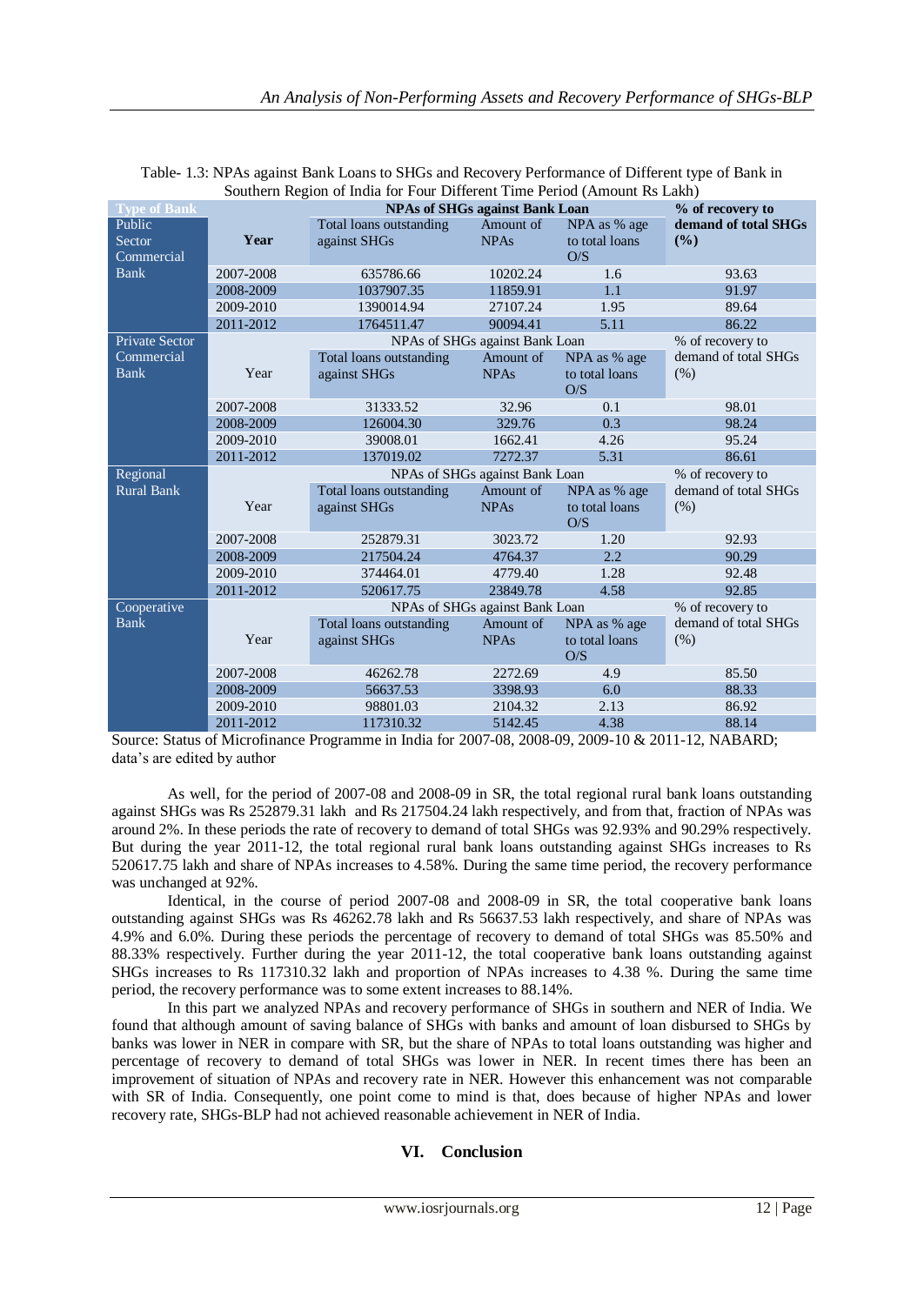Entrance to financial markets is important for poor people. Like all economic agents, low-income households and microenterprise can benefit from credit, saving and insurance services. However financial markets, because of their special features, frequently serve poor people badly, since poor people often have insufficient traditional forms of collateral such as physical assets to offer. They are often excluded from traditional financial markets because transaction costs are often high relative to the small loans typically demanded by poor people.

In India, since the early national plans, successive governments have emphasized the link between improving access to finance and reducing poverty. In light of the inefficiencies that characterized India's rural finance markets and the relative lack of success of formal rural finance institutions in delivering finance to the poor, NGOs, financial institutions, and government have made efforts, in partnership, to develop new financial delivery approaches. These approaches or "microfinance" programmes have been designed to overcome some of the risks and costs associated with formal financing, and also to overcome the tyranny of collateral. One approach to microfinance that has gained prominence in recent years is the SHGs-BLP. Over the last ten years, SHGs-BLP has become the dominant mode of microfinance in India, and has been successful in encouraging momentous savings and high repayment rates.

Despite of being successful, there are still disparities in the programme in its level of progress across different regions particularly between NER and SR of the country. We found that in recent years, SR achieved higher amount of saving balance of SHGs with banks in comparison with NER. Similarly, the amount of loan disbursed to SHGs by banks was also higher in SR. Thus logically one point come to mind is that, does amount of NPAs is lower and recovery performance is satisfactory in NER compare to SR. We found that although amount of saving balance of SHGs with banks and amount of loan disbursed to SHGs by banks was lower in NER in compare with SR, but the share of NPAs to total loans outstanding was higher and percentage of recovery to demand of total SHGs was lower in NER. In current times there has been an improvement of situation of NPAs and recovery rate in NER. However this development was not comparable with SR of India. Consequently, one point come to mind is that, does because of higher NPAs and lower recovery rate, SHGs-BLP had not achieved reasonable achievement in NER of India.

### **References**

### **Journal Papers:**

- [1] Basu, Priya & Srivastava, Pradeep (2005). *Exploring Possibilities Microfinance and Rural Credit Access for the Poor in India. Economic & Political Weekly, April 23rd*
- [2] Bera, Sayantan (2008). *Program Design and Impact Assessments: Success of Microfinance in Perspective. Economic and Political Weekly, August 9th*
- [3] Basu, Priya & Srivastava, Pradeep (2005). *Exploring Possibilities Microfinance and Rural Credit Access for the Poor in India. Economic and Political Weekly, April* 23<sup>*n*</sup>
- [4] Dutta, Sankar (2009). *Consolidating the Growth of Microfinance. Economic and Political Weekly, July 25th VOL XLIV, NO 30.*
- [5] Dasgupta, Rajaram (2001). *An Informal Journey through Self- Help Groups. Indian Journal of Agricultural Economics, VOL. 56, NO. 3, July - Sept.*
- [6] Dasgupta, Rajaram (2005). *Microfinance in India- Empirical Evidence, Alternative Models and Policy Imperatives. Economic and Political Weekly, March 19th .*
- [7] Karmakar, K. G. (2009). *Emerging Trends in Microfinance. Economic and Political Weekly, March 28th, VOL, XLIV NO. 13.*
- [8] Nair, S. Tara (2001). *Institutionalizing Microfinance in India- An Overview of Strategic Issues. Economic and Political Weekly, January 27th .*
- [9] Sriram, M.S (2005). *Microfinance and the State Exploring Areas and Structural of Collaborating. Economic and Political Weekly, April 23rd .*
- [10] Sriram, M.S (2005). *Information Asymmetry and Trust; A Framework for Studying Microfinance in India. Vikalpa, Volume 30. No 4. October-December 2005.*
- [11] Shivamaggi, H.B (2000). *Reforms in Rural Banking; Need for Bolder Approach. Economic & Political Weekly, 13 May.*
- [12] Umdor, Sumarbin (2008). *Behavior of Rural Households in the Borrowing and Usage of Credit in North-East Uplands of India. Indian Journal of Agricultural Economics, Vol. 63, No. 2.*

### **Books**

- [1] Das, Tiken (2012). *A Region-Wise Analysis of Microfinance Programme in India. Germany: Lap Lambert Academic Publishing.*
- [2] Ghate, Prabhu (2007). *Indian Microfinance- The Challenges of Rapid Growth.New Delhi: SAGE Publication.*
- [3] Karmakar, K.G (2008). *Microfinance in India. New Delhi: SAGE Publication.*
- [4] Reddy, Y.V, Tarapora, S.S & Ahluwalia, Montek S (2002). *Macroeconomics and Monetary Policy Issues for a Reforming Economy. Oxford University Press.*

#### **Proceedings Papers:**

- [1] Asian Development Bank (ADB). (2000). *Finance for the Poor; Microfinance Development Strategy.*
- [2] Basu, Priya (2006). *Improving Access to Finance for India's Rural Poor. The World Bank Report 36448.*
- [3] Bansal, Hema (2003). *SHG- Bank Linkage Program in India, An Overview*
- [4] Basu, Priya & Srivastava, Pradeep (2005). *Scaling- Up Microfinance for India's Rural Poor. World Bank Policy Research Working Paper 3646, June, 2006*
- [5] Chakrabarti, Rajesh (2005). *The Indian Microfinance Experience- Accomplishments and Challenges*

#### **Website**